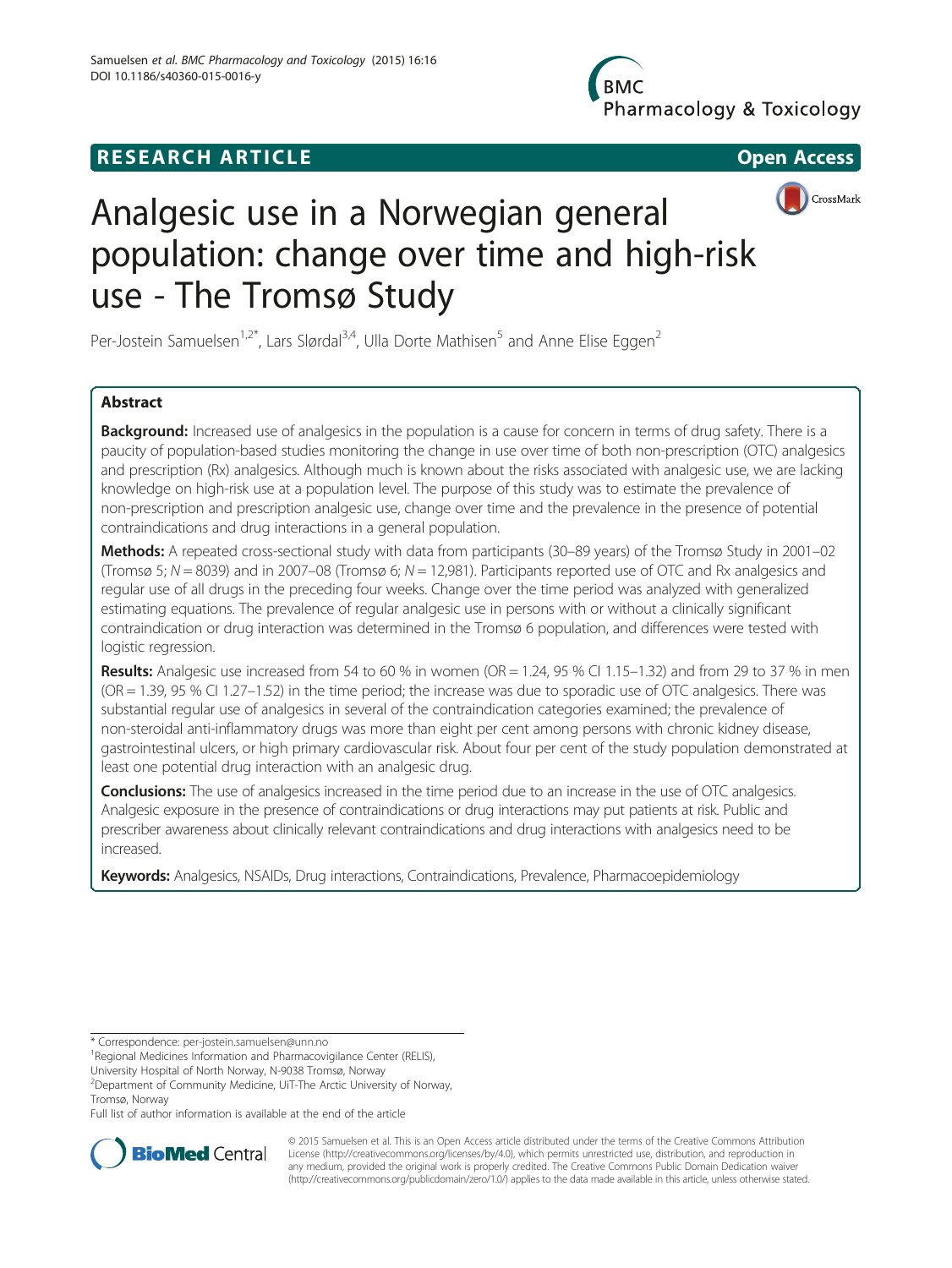# Background

The availability of analgesics has increased in Norway due to a major rise in the number of pharmacies since 2001 and the release of ibuprofen and paracetamol to general sales in supermarkets, grocery stores and petrol stations in 2003 [[1](#page-8-0)]. The sales of analgesics has increased considerably in Norway over the last decades [[2](#page-8-0)]. The prevalence of analgesic use has been examined in several international cross-sectional studies [\[3](#page-8-0)–[10\]](#page-8-0). However, there is a paucity of population-based studies monitoring the change in use over time of both OTC analgesics and prescription (Rx) analgesics.

Increased use of analgesics in the population is a cause for concern in terms of drug safety. Paracetamol and in particular non-steroidal anti-inflammatory drugs (NSAIDs) and opioids are among the drugs that are most often implicated in serious or fatal medication errors [\[11](#page-8-0)]. NSAID use is associated with increased risk of cardiovascular disease (CVD) [\[12](#page-8-0)–[14](#page-8-0)], gastrointestinal damage [\[15\]](#page-8-0), renal disease [[16](#page-8-0), [17](#page-8-0)] and a number of drug interactions [[15, 18\]](#page-8-0). Opioids have an abuse potential but few adverse effects when used correctly. They can, however, produce respiratory depression [\[15, 19\]](#page-8-0) and increase the risk of falls and subsequent injuries [\[20](#page-8-0)], particularly in combinations with other central nervous system (CNS) depressant drugs [\[19\]](#page-8-0). Paracetamol, although considered safe in recommended doses, is hepatotoxic in high doses and can give rise to drug induced liver injury [\[21](#page-8-0)]; there is some concern about a possible association with increased CVD risk [\[22\]](#page-8-0). The potential inappropriate use of analgesics in the general population has previously been reported in smaller studies of variable rigor, most of them focusing on OTC analgesics [\[7, 23](#page-8-0)–[27\]](#page-9-0).

This study aimed to estimate the prevalence of OTC and Rx analgesic use, change over time and the prevalence of use in the presence of potential contraindications and pharmacodynamic drug interactions.

# Methods

# Study population

The Tromsø Study is a population-based study of various health issues and diseases. It consists of six surveys (Tromsø 1–6) carried out in the municipality of Tromsø, Norway, from 1974 to 2008 [[28\]](#page-9-0). Eligible for the present study were participants from Tromsø 5 (2001–02,  $N =$ 8039) and Tromsø 6 (2007–08,  $N = 12,981$ ), aged 30–89 years (Fig. [1](#page-2-0)). The participants in Tromsø 5 and Tromsø 6 consisted of persons who attended a second visit in Tromsø 4 in 1994–5 (i.e. all Tromsø inhabitants aged 55–74 years, and a 5–10 % random sample of those 25– 50 and 75–85 years of age were invited), in addition to whole birth cohorts or random samples of birth cohorts (see [[28, 29\]](#page-9-0) for further explanation). A total of 4630 individuals participated in both Tromsø 5 and Tromsø 6. The data collection is described elsewhere [[29](#page-9-0)]. An English translation of the questionnaires is available at the Tromsø Study homepage [\(www.tromsostudy.com\)](http://www.tromsostudy.com).

# Definition of analgesic use

Analgesic use was assessed through questionnaire based on the question "How often have you used painkillers [with]/[without] prescription during the last four weeks?" (Fig. [1\)](#page-2-0). Analgesic users were defined as persons reporting any use. This variable was recoded into use of OTC analgesics only ("OTC"), use of prescribed analgesics only ("Rx") and use of concomitantly OTC and prescribed analgesics (" $\text{OTC} + \text{Rx}$ "; Fig. [1](#page-2-0)).

Participants in Tromsø 6 also reported drugs used regularly the preceding four weeks; this was coded according to the Anatomical Therapeutic Chemical (ATC) classification system version 2007 ([www.whocc.no](http://www.whocc.no)). Analgesics were defined as belonging to ATC groups N02B (other antipyretic and analgesic drugs), N02A (opioids) and M01A (NSAIDs, excluding glucosamine).

# Criteria for contraindications and drug interactions

The analyses of potential contraindications and drug interactions were done among participants in Tromsø 6 (Fig. [1\)](#page-2-0). A contraindication was defined as a condition that indicates that a drug should not be used. The criteria were developed a priori, based on literature and available variables:

Chronic kidney disease: estimated glomerular filtration rate (eGFR) < 60 ml/min per 1.73 m<sup>2</sup> or  $\geq$  60 ml/min per  $1.73$  m<sup>2</sup> and either macroalbuminuria or persistent microalbuminuria [\[30](#page-9-0)]. EGFR was estimated by the CKD-EPI equation [\[31\]](#page-9-0). Gastrointestinal ulcers: selfreported stomach or duodenal ulcer or ulcer surgery. A secondary measure was use of H2 antagonists, misoprostol or proton pump inhibitors (ATC codes A02B A, A02B B, A02B C, respectively). CVD: NORRISK cardiovascular risk score estimates the 10-year risk of fatal CVD, using sex, age, systolic blood pressure, total cholesterol and smoking [\[32](#page-9-0)]. The primary CVD risk group was defined as individuals with no prior myocardial infarction (MI), angina pectoris or stroke, aged 40–49 years and with a NORRISK score > 1 %; 50–59 years and NORRISK score  $\geq$  5 %; or 60–69 years and NORRISK score  $\geq 10$  % according to national guidelines [[33\]](#page-9-0). The secondary CVD risk group consisted of those with a history of stroke, MI or angina pectoris. Hypertension: systolic blood pressure ≥ 140 mmHg or diastolic blood pressure ≥ 90 mmHg or self-reported current use of antihypertensive drugs. Interacting drugs: warfarin (B01A A03), low-dose acetylsalicylic acid (ASA; B01A C06), selective serotonin reuptake inhibitors (SSRI; N06A B), glucocorticoids (H02A B), angiotensin converting enzyme (ACE) inhibitors (C09A, C09B), angiotensin II (AT II) antagonists (C09C, C09D), other antihypertensive drugs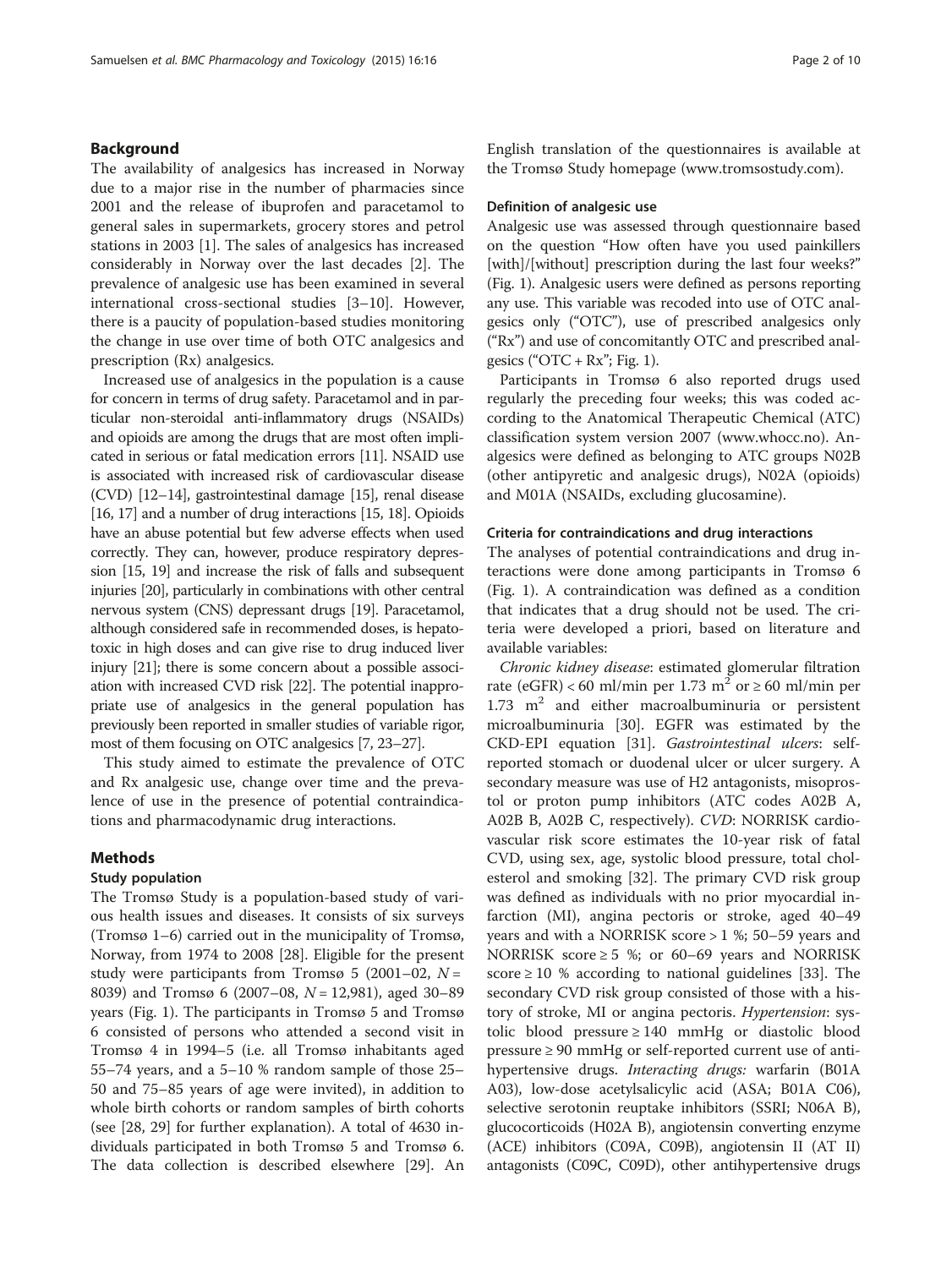<span id="page-2-0"></span>

(C02, C03, C07, C08) and CNS depressant drugs (N05C A-F, N05B A, N03A E, N03A A). Use of multiple analgesics: regular use of more than one analgesic drug within the same pharmacological group: NSAIDs, opioids and paracetamol-containing drugs (N02B E01 and N02A A59).

# Statistical analysis

Descriptive statistics were age-adjusted with logistic regression (adjprop command). The changes in prevalences between Tromsø 5 and Tromsø 6 were tested with generalized estimating equations (GEE) and estimated as odds ratios (ORs) with 95 % confidence intervals (CI) using a logit link function, exchangeable covariance matrix and robust standard errors; separate binary GEE models were fitted for each prescription category with non-users of both OTC and Rx as the reference group. The prevalence measures were age-adjusted by the direct method, with the Norwegian population per 01.01.2008 as standard population [[34\]](#page-9-0). Linear age trends across age groups were tested with logistic regression. Sex differences in age-adjusted prevalences were

tested with two-sample proportion test (Z test) and crude prevalences with Fisher's exact test. Differences in analgesic use in the absence or presence of contraindications or drug interactions were tested with logistic regression and likelihood ratio test, adjusted for age and sex (*adjprop*). All analyses were complete case analyses. The overall proportion of missing data in the dependent variables in the GEE analyses was 12.0 % in Tromsø 5 and 3.9 % in Tromsø 6 (Fig. 1). Sensitivity analyses by imputing missing values as non-user or user, were generally consistent with the main results. All analyses were conducted in Stata 13.1 (Stata Corp, College Station, Texas).

# Ethics

This study has been approved by the Regional Committee for Medical and Health Research Ethics, North Norway (2012/1636), and was performed in accordance with the 1964 Helsinki declaration and its later amendments. Informed consent was obtained from all individual participants included in the study.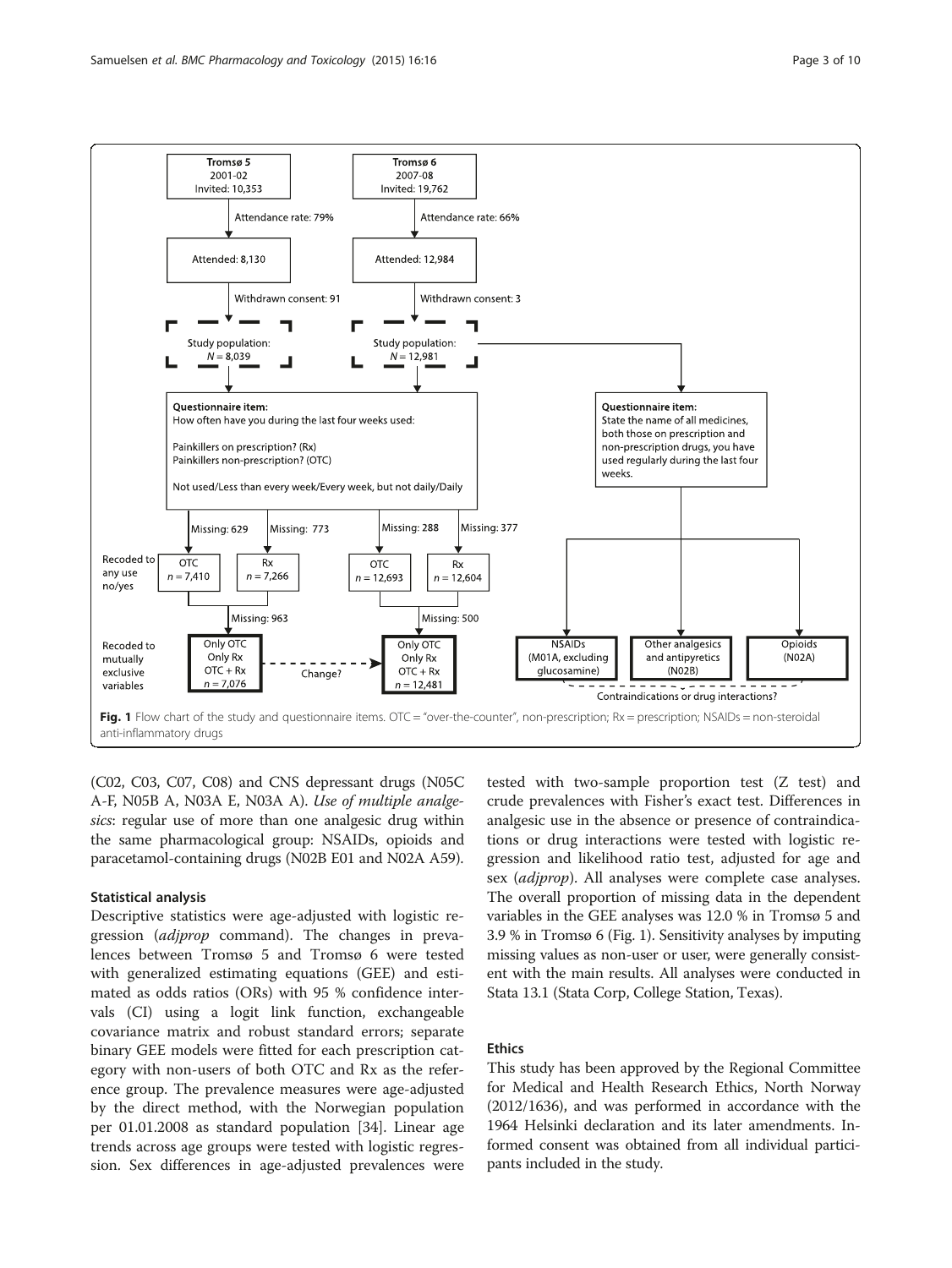# Results

There was a tendency of worsening health, more pain and less education across the analgesic user groups, from nonusers to users of  $\text{OTC} + \text{Rx}$  analgesics (Table 1).

Women used more analgesics than men, both in total and in all prescription categories, in both surveys (Table [2\)](#page-4-0). The total analgesic use decreased with age in both sexes and in both surveys ( $p < .001$ ). The use of OTC decreased, whereas Rx increased with age in both sexes and in both surveys.

The total use of analgesics and the use of OTC increased in the time period (Table [2\)](#page-4-0). Total use increased from 53.7 to 59.6 % in women and from 29.1 to 36.7 % in men, corresponding to  $OR = 1.24$ , 95 % CI 1.15–1.32 and OR = 1.39, 95 % CI 1.27–1.52, respectively. The use of Rx analgesics did not show any change, while the use of OTC + Rx analgesics increased in both women and men. When the analyses were restricted to frequent users, defined as daily or weekly users, there was no change in total use (data not shown).

The crude prevalences of regular use of NSAIDs, other analgesics and antipyretics, and opioids were 12.7 % ( $n =$ 1646), 12.5 % ( $n = 1624$ ) and 3.7 % ( $n = 475$ ), respectively. The prevalences of cyclooxygenase 2 (COX-2) inhibitors and high-dose ASA use were 0.1 % ( $n = 13$ ) and 0.2 % ( $n =$ 31), respectively. The use of NSAIDs and other analgesics decreased with age in both sexes ( $p < .001$ ), while opioid use increased in women  $(p = .048)$  and decreased in men  $(p=.027;$  Fig. [2\)](#page-5-0). More women than men used analgesics regularly ( $p < .001$ ). The sex difference for opioids was only apparent in the highest age groups  $(\geq 60 \text{ years})$ .

Table [3](#page-5-0) shows the prevalence of regular analgesic use in the absence or presence of contraindications. The prevalence was high in several of the contraindication groups; for the important contraindications chronic kidney disease, gastrointestinal ulcer diseases and high

| <b>Table 1</b> Charactheristics of non-users and users of OTC, Rx, or combined OTC + Rx analgesics |  |
|----------------------------------------------------------------------------------------------------|--|
|----------------------------------------------------------------------------------------------------|--|

|                                                                       | Non-users |        | <b>OTC</b> |        | Rx    |        | $OTC + Rx$ |        |
|-----------------------------------------------------------------------|-----------|--------|------------|--------|-------|--------|------------|--------|
|                                                                       | % (n)     |        | % (n)      |        | % (n) |        | % (n)      |        |
| Analgesic use $(n = 12,481)^a$                                        | 53.8      | (6719) | 31.7       | (3957) | 5.1   | (641)  | 9.3        | (1164) |
| Sex, % women $(n = 12,481)$                                           | 41.8      | (2818) | 65.1       | (2561) | 58.6  | (378)  | 70.8       | (824)  |
| Age $(n = 12,481)$                                                    |           |        |            |        |       |        |            |        |
| $30 - 39$                                                             | 3.2       | (213)  | 6.2        | (247)  | 1.2   | (8)    | 3.3        | (38)   |
| $40 - 49$                                                             | 23.1      | (1549) | 37.4       | (1479) | 20.7  | (133)  | 31.4       | (365)  |
| $50 - 59$                                                             | 18.4      | (1236) | 20.5       | (813)  | 16.8  | (108)  | 18.1       | (211)  |
| $60 - 69$                                                             | 35.5      | (2388) | 24.7       | (979)  | 35.7  | (229)  | 28.4       | (330)  |
| $70 - 79$                                                             | 15.5      | (1041) | $8.8\,$    | (347)  | 20.1  | (129)  | 14.8       | (172)  |
| $80 - 87$                                                             | 4.3       | (292)  | 2.3        | (92)   | 5.3   | (34)   | 4.1        | (48)   |
| Mean (SD), 30-87 years                                                | 58.9      | (12.3) | 53.6       | (12.3) | 60.8  | (12.0) | 57.1       | (12.8) |
| Bad or very bad self-reported health ( $n = 12,390$ )                 | 3.2       | (226)  | 4.3        | (162)  | 10.1  | (70)   | 15.9       | (185)  |
| Education below college or university ( $n = 12,341$ )                | 59.9      | (4029) | 63.0       | (2278) | 69.4  | (451)  | 74.3       | (827)  |
| Smoking, current daily ( $n = 12,329$ )                               | 18.1      | (1194) | 21.1       | (873)  | 24.1  | (146)  | 27.5       | (318)  |
| Pain lasting three months or more ( $n = 12,462$ )                    | 19.9      | (1344) | 35.6       | (1393) | 63.1  | (404)  | 74.7       | (868)  |
| Headache, last year ( $n = 11,472$ )                                  | 18.5      | (1156) | 50.0       | (1928) | 46.7  | (257)  | 61.3       | (645)  |
| Severe pain or stiffness in muscles, last four weeks                  |           |        |            |        |       |        |            |        |
| Neck ( $n = 10,665$ )                                                 | 4.2       | (243)  | 9.6        | (326)  | 20.1  | (104)  | 29.5       | (289)  |
| Hip/leg ( $n = 10,531$ )                                              | 3.8       | (237)  | 7.8        | (249)  | 20.5  | (122)  | 28.9       | (280)  |
| Psychological distress <sup>b</sup> ( $n = 11,941$ )                  | 5.4       | (343)  | 8.7        | (340)  | 11.4  | (67)   | 20.9       | (230)  |
| Frequent GP consultations, last 12 months <sup>c</sup> ( $n = 9335$ ) | 10.9      | (538)  | 11.6       | (343)  | 19.7  | (105)  | 25.2       | (243)  |
| Drug use, last four weeks                                             |           |        |            |        |       |        |            |        |
| Antidepressants ( $n = 12,195$ )                                      | 1.6       | (116)  | 2.9        | (106)  | 4.3   | (29)   | 9.0        | (97)   |
| Sleeping pills or tranguilizers ( $n = 12,164$ )                      | 5.7       | (476)  | 12.0       | (445)  | 14.8  | (112)  | 27.3       | (297)  |

Age-adjusted. The Tromsø Study: Tromsø 6 (2007–8,  $n = 12,481$ )

OTC "over-the-counter", non-prescription, Rx prescription, SD standard deviation, GP general practitioner

<sup>a</sup>Crude prevalence

<sup>b</sup>Hopkins Symptoms Checklist 10-item version > 1.85

c ≥ 6 visits per year (>90th percentile)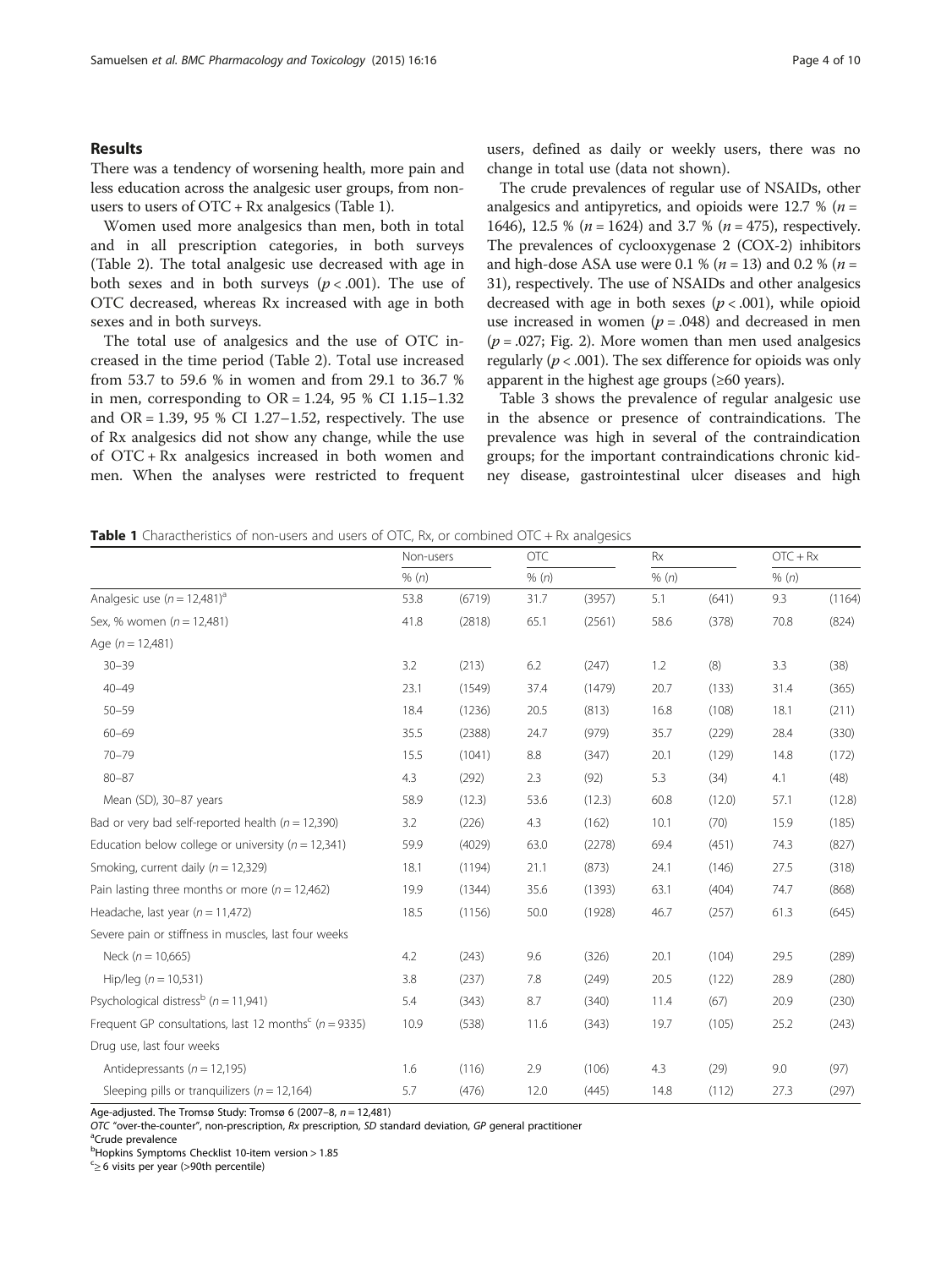Samuelsen

et al. BMC

Pharmacology

and Toxicology

(2015) 16:16

| Population                |                | OTC only       |                |           | Rx only                   |                |                | $OTC + Rx$                |                |           | Total                     |                |                |                           |
|---------------------------|----------------|----------------|----------------|-----------|---------------------------|----------------|----------------|---------------------------|----------------|-----------|---------------------------|----------------|----------------|---------------------------|
| Survey                    | T <sub>5</sub> | T <sub>6</sub> | T <sub>5</sub> | <b>T6</b> |                           | T <sub>5</sub> | T <sub>6</sub> |                           | T <sub>5</sub> | <b>T6</b> |                           | T <sub>5</sub> | T <sub>6</sub> |                           |
| Age (years)               | n(%)           | n(%)           | $\%$           | %         | OR (95 % CI) <sup>a</sup> | $\%$           | %              | OR (95 % CI) <sup>a</sup> | $\%$           | $\%$      | OR (95 % CI) <sup>a</sup> | $\%$           | $\%$           | OR (95 % CI) <sup>a</sup> |
| Women                     |                |                |                |           |                           |                |                |                           |                |           |                           |                |                |                           |
| $30 - 39$                 | 408 (10.4)     | 295 (4.5)      | 46.3           | 55.6      | $1.45(1.05-1.99)$         | 2.2            | 1.4            | $0.75(0.23 - 2.48)$       | 10.3           | 9.2       | $1.09(0.63 - 1.86)$       | 58.8           | 66.1           | 1.37 (1.00-1.86)          |
| $40 - 49$                 | 710 (18.1)     | 1880 (28.6)    | 44.9           | 49.3      | $1.29(1.07 - 1.56)$       | 5.2            | 3.8            | $0.87(0.57 - 1.31)$       | 10.9           | 13.6      | $1.41(1.08 - 1.84)$       | 61.0           | 66.6           | $1.29(1.08 - 1.53)$       |
| $50 - 59$                 | 637 (16.2)     | 1245 (18.9)    | 32.2           | 43.6      | $1.68(1.36 - 2.07)$       | 6.0            | 5.1            | $1.05(0.68 - 1.61)$       | 12.7           | 11.7      | $1.85(0.71 - 4.80)$       | 50.9           | 60.4           | 1.49 (1.23-1.79)          |
| $60 - 69$                 | 1187 (30.2)    | 1987 (30.2)    | 29.0           | 31.4      | $1.11(0.96 - 1.29)$       | 7.6            | 7.1            | $0.96(0.74 - 1.24)$       | 11.2           | 11.5      | $1.01(0.83 - 1.22)$       | 47.8           | 50.0           | $1.06(0.94 - 1.21)$       |
| $70 - 79$                 | 871 (22.2)     | 886 (13.5)     | 23.7           | 26.1      | $1.16(0.94 - 1.43)$       | 9.5            | 8.5            | $0.95(0.69 - 1.31)$       | 11.5           | 14.3      | $1.25(1.00-1.56)$         | 44.7           | 48.9           | $1.14(0.96 - 1.36)$       |
| $80 +$                    | 118(3.0)       | 288 (4.4)      | 25.4           | 25.7      | $1.15(0.68 - 1.92)$       | 5.9            | 8.3            | $1.18(0.80 - 1.77)$       | 15.3           | 13.9      | $0.98(0.53 - 1.82)$       | 46.6           | 47.9           | $1.15(0.76 - 1.74)$       |
| $30 - 89$                 | 3931 (100)     | 6581 (100)     | 32.9           | 38.9      | $1.26(1.17-1.36)$         | 6.7            | 5.7            | $0.98(0.84 - 1.14)$       | 11.5           | 12.5      | $1.19(1.08 - 1.30)$       | 51.1           | 57.2           | $1.21(1.13 - 1.30)$       |
| Age-adjusted <sup>b</sup> |                |                | 36.7           | 42.9      | $1.30(1.20 - 1.41)$       | 5.5            | 4.8            | $0.98(0.84 - 1.14)$       | 11.5           | 11.9      | $1.20(1.09 - 1.32)$       | 53.7           | 59.6           | $1.24(1.15 - 1.32)$       |
| $p$ , age trend           |                |                | < .001         | < .001    |                           | < .001         | < .001         |                           | .370           | .471      |                           | < .001         | < .001         |                           |
| Men                       |                |                |                |           |                           |                |                |                           |                |           |                           |                |                |                           |
| $30 - 39$                 | 273 (8.7)      | 211(3.6)       | 30.4           | 39.3      | 1.58 (1.08-2.30)          | 1.8            | 1.9            | $1.23(0.32 - 4.64)$       | 4.4            | 5.2       | $1.40(0.60 - 3.29)$       | 36.6           | 46.5           | $1.55(1.08 - 2.22)$       |
| $40 - 49$                 | 569 (18.1)     | 1646 (27.9)    | 27.2           | 33.6      | $1.45(1.18 - 1.78)$       | 2.6            | 3.8            | 1.69 (0.97-2.95)          | 3.3            | 6.7       | 2.39 (1.45-3.94)          | 33.2           | 44.1           | 1.56 (1.29-1.89)          |
| $50 - 59$                 | 332 (10.6)     | 1123 (19.0)    | 18.4           | 24.0      | $1.34(1.01 - 1.79)$       | 6.3            | 4.0            | $0.68(0.42 - 1.13)$       | 2.4            | 5.8       | $2.63(1.25 - 5.51)$       | 27.1           | 33.8           | $1.29(1.01 - 1.65)$       |
| $60 - 69$                 | 1108 (35.2)    | 1939 (32.9)    | 14.0           | 18.4      | $1.37(1.13 - 1.66)$       | 5.7            | 4.5            | $0.84(0.61 - 1.15)$       | 4.5            | 5.2       | $1.19(0.87 - 1.63)$       | 24.2           | 28.1           | $1.21(1.04 - 1.41)$       |
| $70 - 79$                 | 769 (24.5)     | 803 (13.6)     | 10.4           | 14.5      | $1.52(1.13 - 2.06)$       | 5.6            | 6.7            | $1.31(0.88 - 1.94)$       | 4.3            | 5.6       | $1.43(0.91 - 2.24)$       | 20.3           | 26.8           | $1.46(1.17-1.83)$         |
| $80+$                     | 94 (3.0)       | 178(3.0)       | 10.6           | 10.1      | $0.93(0.42 - 2.05)$       | 7.5            | 5.6            | $0.75(0.28 - 2.05)$       | 1.1            | 4.5       | 4.27 (0.53-34.60)         | 19.2           | 20.2           | $1.05(0.56 - 1.96)$       |
| $30 - 89$                 | 3145 (100)     | 5900 (100)     | 17.3           | 23.7      | $1.46(1.32 - 1.61)$       | 4.9            | 4.5            | 1.02 (0.84-1.23)          | 3.9            | 5.8       | $1.59(1.31 - 1.92)$       | 26.1           | 33.9           | 1.38 (1.27-1.50)          |
| Age-adjusted <sup>b</sup> |                |                | 21.3           | 27.1      | $1.48(1.33 - 1.65)$       | 4.3            | 3.9            | $1.03(0.85 - 1.24)$       | 3.5            | 5.7       | $1.57(1.29 - 1.91)$       | 29.1           | 36.7           | 1.39 (1.27-1.52)          |
| $p$ , age trend           |                |                | < .001         | < .001    |                           | .001           | .001           |                           | .727           | .127      |                           | < .001         | < .001         |                           |
| p, sex                    |                |                | < .001         | < .001    |                           | .037           | .046           |                           | < 0.001        | < .001    |                           | < .001         | < .001         |                           |

<span id="page-4-0"></span>Table 2 Prevalence of analgesic use and change over time

The proportion of analgesic users last four weeks and odds ratios for use of analgesics in Tromsø 6 compared to Tromsø 5, according to age, sex and prescription category. The Tromsø Study: Tromsø 5 (2001–02,  $n = 7076$ ) and Tromsø 6 (2007–08,  $n = 12,481$ )

OTC "over-the-counter", non-prescription, Rx prescription, T5 Tromsø 5, T6 Tromsø 6, CI confidence interval, OR odds ratio <sup>a</sup>

**Reference category:** non-users of both OTC and Rx

<sup>b</sup>Prevalence estimates age-adjusted with the Norwegian population 01.01.2008 as standard population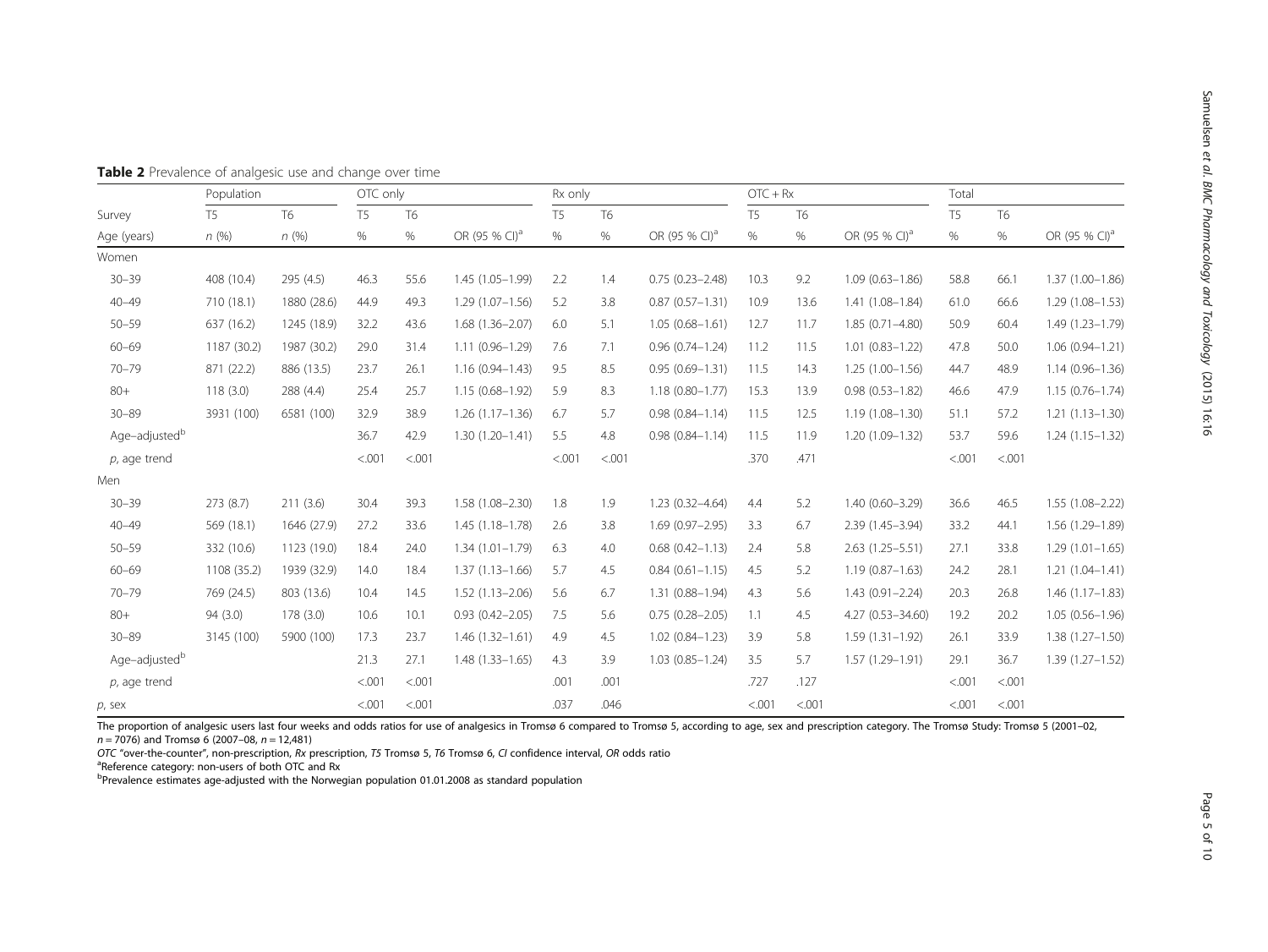<span id="page-5-0"></span>

|                                                    | Unadjusted  |            |        | Age- and sex-adjusted |         |                                          |  |  |
|----------------------------------------------------|-------------|------------|--------|-----------------------|---------|------------------------------------------|--|--|
| Contraindication <sup>a</sup>                      | Absent      | Present    | Absent | Present               | p value | Potential clinical consequence           |  |  |
|                                                    | % (n)       | % (n)      | $\%$   | $\%$                  |         |                                          |  |  |
| Non-steroidal anti-inflammatory drugs              |             |            |        |                       |         |                                          |  |  |
| Chronic kidney disease (6834/10.1)                 | 11.2 (686)  | 8.6(59)    | 11.6   | 12.0                  | .802    | Acute renal failure, disease progression |  |  |
| GI ulcers                                          |             |            |        |                       |         |                                          |  |  |
| Ulcers (11,516/7.4)                                | 12.8 (1365) | 12.0 (102) | 11.8   | 12.6                  | .509    | GI ulceration and complications          |  |  |
| Ulcers or use of GI-protective drugs (11,516/10.7) | 12.7 (1301) | 13.4 (166) | 11.6   | 14.1                  | .014    | GI ulceration and complications          |  |  |
| <b>CVD</b>                                         |             |            |        |                       |         |                                          |  |  |
| High primary CVD risk (9000/13.0)                  | 14.4 (1125) | 11.1 (129) | 12.1   | 13.5                  | .220    | Increased risk of CVD                    |  |  |
| Stroke, MI, angina pectoris (12,540/9.6)           | 13.3 (1506) | 6.7(80)    | 12.1   | 8.8                   | .003    | Increased risk of CVD                    |  |  |
| Hypertension (12,725/49.1)                         | 14.2 (922)  | 11.3 (705) | 11.5   | 12.5                  | .122    | Increased blood pressure                 |  |  |
| Paracetamol                                        |             |            |        |                       |         |                                          |  |  |
| <b>CVD</b>                                         |             |            |        |                       |         |                                          |  |  |
| High primary CVD risk (9000/13.0)                  | 14.5 (1139) | 9.7(113)   | 11.6   | 12.6                  | .401    | Possible increased risk of CVD           |  |  |
| Stroke, MI, angina pectoris (12,540/9.6)           | 13.8 (1565) | 9.9(119)   | 12.3   | 12.8                  | .712    | Possible increased risk of CVD           |  |  |

The Tromsø Study: Tromsø 6 ( $N = 12,981$ )

GI gastrointestinal, CVD cardiovascular disease, MI myocardial infarction

<sup>a</sup>Numbers in parentheses are total n in variable and prevalence (%) in the study population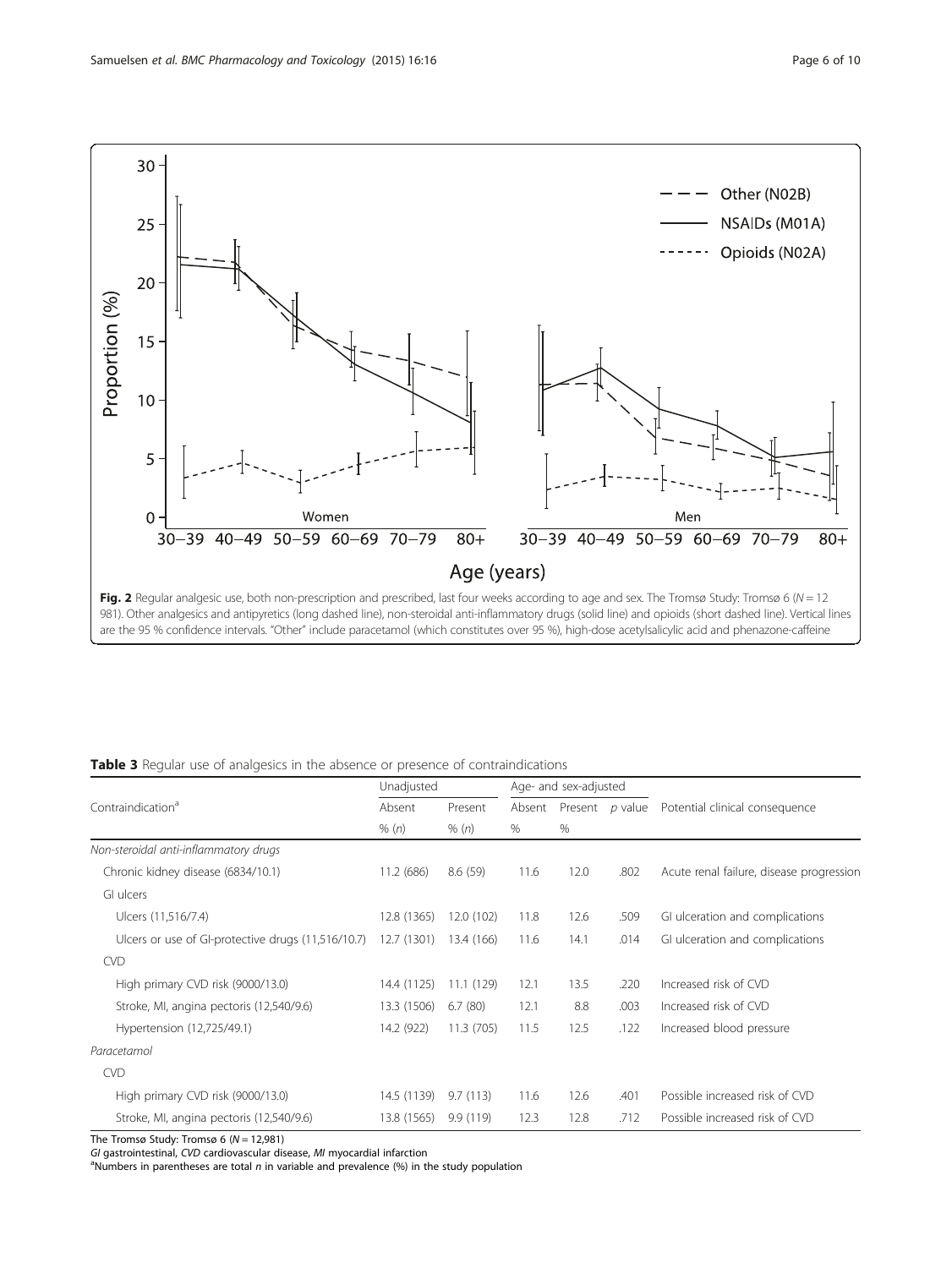primary cardiovascular risk there were no differences in regular NSAID use between those with and without the contraindication, when adjusting for age and sex differences. Among the categories examined, only persons with a history of CVD had a lower prevalence of NSAID use compared to those without a CVD history.

Four hundred and sixteen instances of use of multiple analgesics were found in 384 persons; the proportions were 11.2 % ( $n = 184$ ) in NSAID users, 12.0 % ( $n = 209$ ) in users of paracetamol-containing analgesics and 4.8 %  $(n = 23)$  in opioid users.

Table 4 shows the prevalence of regular analgesic use in the absence or presence of interacting drugs. In total 4.1 % ( $n = 538$ ) of the population presented at least one of the identified potential drug interactions. One percent presented more than one potential drug interaction. For interactions potentially increasing the bleeding risk, the use of NSAIDs was the same or higher among users of glucocorticoids or SSRIs, respectively. The use of NSAIDs was comparatively lower for patients using the anticoagulant warfarin and low-dose ASA.

# Discussion

The use of analgesics increased from 2001–02 to 2007– 08, due to an increase in the use of OTC analgesics. The prevalence of regular analgesic use in the contraindication categories examined was more than six per cent, and about four per cent of the study population presented at least one potential drug interaction with an analgesic drug. In particular, the use of NSAIDs in the presence of chronic kidney disease, gastrointestinal

ulcers, high primary risk of CVD and interacting drugs increasing the bleeding risk was a cause for concern.

The sales of NSAIDs more than doubled, paracetamol tripled, while high-dose ASA declined substantially in Norway from 1990 to 2013 [[2\]](#page-8-0). A comparison of our data with data from the 1980s and 1990s [\[3](#page-8-0)–[5, 10](#page-8-0)], and studies on changes in Rx analgesic use [\[35](#page-9-0)–[37](#page-9-0)] points towards an increase in analgesic use from the 1980s to the present. However, a US study employing data from around 1990 shows much higher use of OTC analgesics in corresponding age groups compared to our findings, whereas the use of Rx analgesics was lower in women and comparable in men [[6](#page-8-0)], suggestive of a different usage pattern in the US. We found no increase in frequent analgesic use in the time period, reflecting that the increase was due to sporadic use of OTC analgesics. Possible hypotheses for the trend in analgesic use include increased prevalence of pain, a shift in the attitude towards perceived pain and/or drug use, and increased availability. It has been previously shown that a switch to OTC status leads to an initial increase in total sales of the drug [[38](#page-9-0)], while the release to general sales may increase the use of NSAIDs [[26](#page-8-0)]. However, the possible link between increased availability and increased use warrants further research.

Users of OTC NSAIDs are generally unaware of or unconcerned with the potential harmful effects, as OTC drugs are perceived to be relatively safe [\[27\]](#page-9-0). The recommended doses of OTC NSAIDs are lower than the recommended prescription doses. However, use of OTC analgesics in doses exceeding the maximum has been reported [[27](#page-9-0)].

**Table 4** Regular use of analgesics in the absence or presence of interacting drugs

|                                             | Unadjusted  |            |        | Age- and sex-adjusted |         |                                                   |  |  |  |
|---------------------------------------------|-------------|------------|--------|-----------------------|---------|---------------------------------------------------|--|--|--|
| Interacting drug <sup>a</sup>               | Absent      | Present    | Absent | Present               | p value | Potential clinical consequence                    |  |  |  |
|                                             | % (n)       | % (n)      | %      | %                     |         |                                                   |  |  |  |
| Non-steroidal anti-inflammatory drugs       |             |            |        |                       |         |                                                   |  |  |  |
| Warfarin (2.5)                              | 12.9 (1637) | 2.8(9)     | 12.1   | 3.9                   | < 0.001 | Increased bleeding risk                           |  |  |  |
| ASA, low dose (11.7)                        | 13.6 (1558) | 5.8 (88)   | 12.5   | 7.4                   | < .001  | Increased bleeding risk                           |  |  |  |
| SSRI (1.5)                                  | 12.5 (1602) | 22.0(44)   | 11.8   | 19.5                  | .001    | Increased bleeding risk                           |  |  |  |
| Glucocorticoids (1.3)                       | 12.7 (1625) | 12.6(21)   | 11.9   | 13.0                  | .672    | Increased bleeding risk                           |  |  |  |
| ACE inhibitors (3.8)                        | 12.9 (1614) | 6.5(32)    | 12.0   | 7.8                   | .007    | Diminished effect, renal impairment, hyperkalemia |  |  |  |
| AT II antagonists (9.2)                     | 12.8 (1508) | 11.5(138)  | 11.8   | 12.8                  | .326    | Diminished effect, renal impairment, hyperkalemia |  |  |  |
| Other antihypertensives (18.8) <sup>b</sup> | 13.3 (1397) | 10.2 (249) | 11.8   | 12.1                  | .693    | Diminished effect                                 |  |  |  |
| Opioids                                     |             |            |        |                       |         |                                                   |  |  |  |
| CNS depressants $(4.9)^c$                   | 2.9(359)    | 18.1 (116) | 2.9    | 17.5                  | < .001  | CNS depression, respiratory depression, falls     |  |  |  |
| Paracetamol                                 |             |            |        |                       |         |                                                   |  |  |  |
| Warfarin (2.5)                              | 13.6 (1719) | 7.1(23)    | 12.5   | 9.5                   | .154    | Increased bleeding risk                           |  |  |  |

The Tromsø Study: Tromsø 6 ( $N = 12,981$ )

ASA acetylsalicylic acid, SSRI selective serotonin reuptake inhibitors, ACE angiotensin converting enzyme, AT II angiotensin II, CNS central nervous system <sup>a</sup>The number in parentheses is the prevalence (%) in the study populatior

<sup>b</sup>ATC-groups C02, C03, C07, C08

Benzodiazepines, z hypnotics and barbiturates (ATC-groups N05C A-F, N05B A, N03A E, N03A A)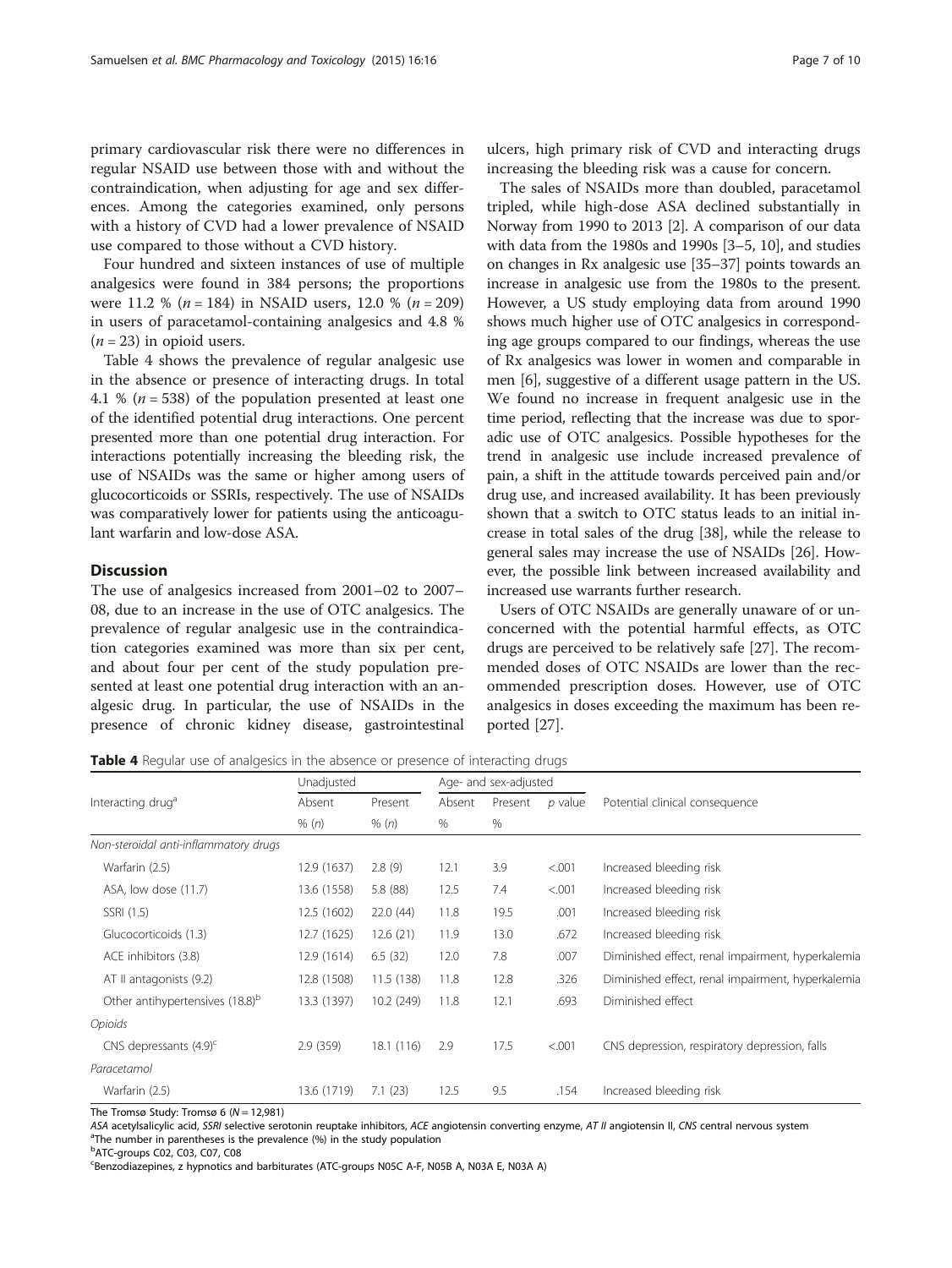For most of the contraindications examined, the prevalence of analgesic use was not different between persons with and without the condition when adjusted for age and sex differences. This suggests lack of awareness about the contraindications. We demonstrated frequent use of multiple analgesics within the same pharmacological group, in line with previous studies [\[25](#page-8-0), [26\]](#page-8-0), and frequent combined use of OTC and Rx analgesics; this would be expected to increase the risk of dose-dependent adverse effects.

NSAID use is associated with further renal impairment in individuals with underlying kidney disease [\[15\]](#page-8-0), acute renal failure [\[16\]](#page-8-0) and progression of chronic kidney disease [[17](#page-8-0)]. We found no difference in regular use of NSAIDs among those with and without chronic kidney disease, in line with previous research [[39](#page-9-0)]. Some eight percent ( $n = 59$ ) of subjects reported using NSAIDs regularly despite having chronic kidney disease, putting them at risk of disease progression and acute renal failure.

The use of NSAIDs was not affected by a history of gastrointestinal ulcers. However, the prevalence of NSAID use was higher in patients using gastroprotective agents than in non-users. The use of gastroprotective agents may be considered either as a marker of gastrointestinal disease, i.e. a risk factor, or as a prudent precautionary measure, i.e. the prophylactic use of gastroprotective agents in persons at increased risk.

The prevalence of NSAID use was lower in persons with a history of CVD compared with those with no CVD. The risk of CVD is increased by most NSAIDs, even as short-term treatment and both in healthy individuals and in those with known CVD [\[12, 14\]](#page-8-0) or high CVD risk [[13\]](#page-8-0). There were almost no users of COX-2 inhibitors in our study population. However, diclofenac is comparable to the COX-2 inhibitors in terms of CVD risk [[12](#page-8-0)]. Diclofenac is the second most sold NSAID in Norway [[2](#page-8-0)] and has been available as an OTC drug from 2001.

If our data are applied to the entire Norwegian population per 2008 [[34](#page-9-0)], approximately 25,000 persons aged 40–69 years with high primary CVD risk would be regular NSAID users. The NORRISK equation overestimates the prevalence of high primary CVD risk, but nevertheless our results suggest that being at high primary CVD risk does not lead to lower NSAID use. This constitutes an important problem even when the absolute risks in the population decrease.

Low-dose ASA, glucocorticoids, SSRIs, and in particular warfarin increase the gastrointestinal bleeding risk when combined with NSAIDs [\[15](#page-8-0)]. The much lower prevalence of NSAID use among warfarin users may be due to prescriber diligence and frequent consultations with this group of patients. Our results do however suggest that the concomitant use of glucocorticoids or SSRIs with NSAIDs is not perceived as problematic.

The prevalence of NSAID use was lower among patients taking ACE inhibitors compared to non-users, while no such difference was found for the AT II antagonists. This is somewhat surprising, as the combination of either ACE inhibitors or AT II antagonists with NSAIDs is associated with both diminished antihypertensive efficacy as well as an increased risk of renal impairment and hyperkalemia [\[18\]](#page-8-0).

Our results show a high degree of co-medication with CNS depressant drugs among opioid users, in agreement with previous research [[40\]](#page-9-0). The combination with other CNS depressant drugs increases respiratory depression [[15, 19\]](#page-8-0) and the risk of fractures [\[20\]](#page-8-0), and can be suggestive of substance abuse [\[19](#page-8-0)], as well as be detrimental on activities requiring alertness, i.e. driving.

This observational study has some limitations. Our analyses included data from two cross-sections of the Tromsø study; inferences on causality are difficult if not impossible due to the lack of temporality between exposure and effect.

The agreement between self-reported analgesic use and prescription records is moderate [\[41\]](#page-9-0). The rate of underreporting of self-reported use of ibuprofen and paracetamol is approximately 15 % or more [\[42](#page-9-0)]. Recall of NSAID use declines over time, and particularly among infrequent users of OTC NSAIDs [\[43](#page-9-0)]. Higher use of strong analgesics among non-participants compared to participants has been reported [\[9](#page-8-0)]. This all points toward an underestimation of the prevalence of analgesic use in the present study.

Participants reported the use of "painkillers", leading to possible ambiguity and misclassification. We could not separate OTC and Rx use in the analyses on highrisk use. The contraindications and drug interactions identified may have been dealt with in an adequate manner by the prescribing physician or other health personnel. The most severe cases may have been missed due to non-participation, leading to an underestimation of high-risk analgesic use.

Study strengths include the use of a large, repeated population-based survey and self-reported data on both OTC analgesics and Rx analgesics. A comprehensive estimate of the use of analgesics cannot be done without the use of interview or questionnaires.

The Tromsø population may be regarded as representative of a Northern European, white, urban population [[29\]](#page-9-0), and the results may be generalizable to such populations.

#### Conclusions

The use of analgesics increased in the time period, in line with other studies and gross sales statistics, mainly due to an increase in sporadic use of OTC analgesics. We have identified several areas of high risk use of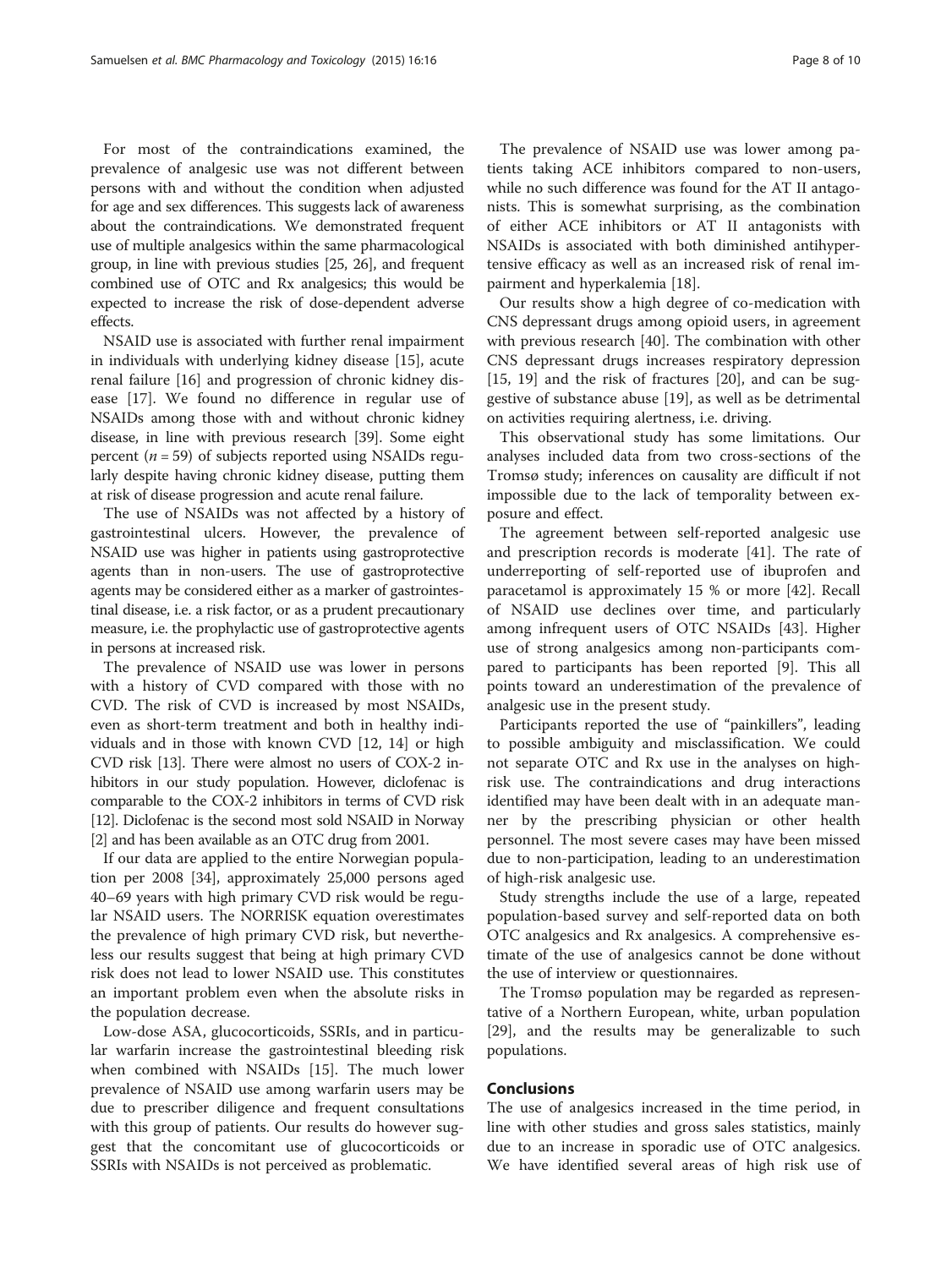<span id="page-8-0"></span>analgesics where a known contraindication or drug interaction do not seem to lead to lower use at a population level. This could put people at risk and pose a threat to public health. Public and prescriber awareness about important contraindications, such as chronic kidney disease, gastrointestinal ulcers and risk of CVD, as well as clinically relevant drug interactions with analgesics, need to be increased.

# Abbreviations

ACE: Angiotensin-converting enzyme; ASA: Acetylsalicylic acid; ATC: Anatomical therapeutic chemical classification system; AT II: Angiotensin II; CI: Confidence interval; CKD-EPI: Chronic Kidney Disease Epidemiology collaboration; CNS: Central nervous system; COX-2: Cyclooxygenase 2; CVD: Cardiovascular disease; eGFR: Estimated glomerular filtration rate; GEE: Generalized estimating equations; NSAIDs: Non-steroidal anti-inflammatory drugs; OR: Odds ratio; OTC: "Over-the-counter", non-prescription; Rx: Prescription; SSRI: Selective serotonin reuptake inhibitors.

### Competing interests

The authors declare that they have no competing interests.

#### Authors' contributions

PJS planned the study, conducted the analyses, and wrote the draft and the final manuscript. AEE planned the study, aided in the analyses and interpretation of the data and revised the manuscript. PJS, AEE and LS developed the contraindication and drug interactions criteria. LS aided in the interpretation of data and revised the manuscript. UDM aided in the analyses and interpretation of the renal function data, and revised the manuscript. All authors approved the final manuscript.

#### Acknowledgements

This study was funded by the Northern Norway Regional Health Authority (project ID: 8709/SFP1092-13). We wish to thank Randi Selmer for aiding in the calculation of the NORRISK score, Frode Skjold for aiding in data management and Tom Wilsgaard and Tonje Braaten for aiding in the statistical analysis.

#### Author details

<sup>1</sup> Regional Medicines Information and Pharmacovigilance Center (RELIS), University Hospital of North Norway, N-9038 Tromsø, Norway. <sup>2</sup>Department of Community Medicine, UiT-The Arctic University of Norway, Tromsø, Norway. <sup>3</sup>Department of Laboratory Medicine, Children's and Women's Health, Norwegian University of Science and Technology, Trondheim, Norway. <sup>4</sup> Department of Clinical Pharmacology, St. Olav University Hospital, Trondheim, Norway. <sup>5</sup>Section of Nephrology, University Hospital of North Norway, Tromsø, Norway.

## Received: 26 January 2015 Accepted: 24 May 2015 Published online: 06 June 2015

#### References

- 1. Association TNP. Facts and figures pharmacies and pharmaceuticals in Norway 2012. Oslo. 2012. Available at: [http://www.apotek.no/.](http://www.apotek.no/)
- 2. Sakshaug S, editor. Drug consumption in Norway 2009–2013. Oslo: Norwegian Institute of Public Health; 2014. Available at:<http://www.drugconsumption.no/>.
- 3. Eggen AE. The Tromso study: frequency and predicting factors of analgesic drug use in a free-living population (12–56 years). J Clin Epidemiol. 1993;46(11):1297–304. doi:10.1016/0895-4356(93)90098-L.
- 4. Antonov K, Isacson D. Use of analgesics in Sweden the importance of sociodemographic factors, physical fitness, health and health-related factors, and working conditions. Soc Sci Med. 1996;42(11):1473–81. doi:10.1016/0277-9536(96)87321-7.
- 5. Isacson D, Bingefors K. Epidemiology of analgesic use: a gender perspective. Eur J Anaesthesiol. 2002;19:5–15. doi:10.1097/00003643-200219261-00003.
- 6. Paulose-Ram R, Hirsch R, Dillon C, Losonczy K, Cooper M, Ostchega Y. Prescription and non-prescription analgesic use among the US adult population: results from the third National health and nutrition examination
- 7. Porteous T, Bond C, Hannaford P, Sinclair H. How and why are non– prescription analgesics used in Scotland? Fam Pract. 2005;22(1):78–85. doi:10.1093/fampra/cmh719.
- 8. Hargreave M, Andersen TV, Nielsen A, Munk C, Liaw KL, Kjaer SK. Factors associated with a continuous regular analgesic use - a population-based study of more than 45,000 Danish women and men 18–45 years of age. Pharmacoepidemiol Drug Saf. 2010;19(1):65–74. doi:10.1002/pds.1864.
- 9. Eggen AE. The use of controlled analgesics in a general population (15–59 years)- the influence of age, gender, morbidity, lifestyle and sociodemographic factors. Pharmacoepidemiol Drug Saf. 1996;5(2):101–11. doi:10.1002/(sici)1099-1557(199603)5:2<101::aid-pds202>3.0.co;2-k.
- 10. Antonov KI, Isacson DG. Prescription and nonprescription analgesic use in Sweden. Ann Pharmacother. 1998;32(4):485–94. doi:10.1345/aph.16409.
- 11. Saedder E, Brock B, Nielsen L, Bonnerup D, Lisby M. Identifying high-risk medication: a systematic literature review. Eur J Clin Pharmacol. 2014;70(6):637–45. doi:10.1007/s00228-014-1668-z.
- 12. Schjerning Olsen A-M, Fosbøl EL, Gislason GH. The impact of NSAID treatment on cardiovascular risk – insight from Danish observational data. Basic Clin Pharmacol Toxicol. 2014;115(2):179–84. doi:10.1111/bcpt.12244.
- 13. de Abajo FJ, Gil MJ, Garcia Poza P, Bryant V, Oliva B, Timoner J, et al. Risk of nonfatal acute myocardial infarction associated with non-steroidal antiinflammatory drugs, non-narcotic analgesics and other drugs used in osteoarthritis: a nested case-control study. Pharmacoepidemiol Drug Saf. 2014;23(11):1128–38. doi:10.1002/pds.3617.
- 14. Schjerning Olsen A-M, Fosbøl EL, Lindhardsen J, Folke F, Charlot M, Selmer C, et al. Duration of treatment with nonsteroidal anti-inflammatory drugs and impact on risk of death and recurrent myocardial infarction in patients with prior myocardial infarction: a nationwide cohort study. Circulation. 2011;123(20):2226–35. doi:10.1161/circulationaha.110.004671.
- 15. Aronson JK. Meyler's side effects of analgesics and anti-inflammatory drugs. Amsterdam; Boston; London: Elsevier Science; 2010.
- 16. Huerta C, Castellsague J, Varas-Lorenzo C, García Rodríguez LA. Nonsteroidal anti-inflammatory drugs and risk of ARF in the general population. Am J Kidney Dis. 2005;45(3):531–9. doi:10.1053/j.ajkd.2004.12.005.
- 17. Gooch K, Culleton BF, Manns BJ, Zhang J, Alfonso H, Tonelli M, et al. NSAID use and progression of chronic kidney disease. Am J Med. 2007;120(3):280e1–e7. doi:10.1016/j.amjmed.2006.02.015.
- 18. Baxter K, Preston C, editors. Stockley's drug interactions. [online] London: Pharmaceutical Press; 2014
- 19. Gudin JA, Mogali S, Jones JD, Comer SD. Risks, management, and monitoring of combination opioid, benzodiazepines, and/or alcohol use. Postgrad Med. 2013;125(4):115–30. doi:10.3810/pgm.2013.07.2684.
- 20. Li L, Setoguchi S, Cabral H, Jick S. Opioid use for noncancer pain and risk of fracture in adults: a nested case-control study using the General practice research database. Am J Epidemiol. 2013;178(4):559–69. doi:10.1093/aje/kwt013.
- 21. Tarantino G, Di Minno MND, Capone D. Drug-induced liver injury: is it somehow foreseeable? World J Gastroenterol. 2009;15(23):2817–33. doi:10.3748/wjg.15.2817.
- 22. Roberts E, Delgado Nunes V, Buckner S, Latchem S, Constanti M, Miller P, et al. Paracetamol: not as safe as we thought? A systematic literature review of observational studies. Ann Rheum Dis. 2015. doi:10.1136/annrheumdis-2014-206914.
- 23. Adams R, Appleton S, Gill T, Taylor A, Wilson D, Hill C. Cause for concern in the use of non-steroidal anti-inflammatory medications in the community a population-based study. BMC Fam Pract. 2011;12(1):70. doi:10.1186/1471-2296-12-70.
- 24. Koffeman AR, Valkhoff VE, Çelik S, Jong GW, Sturkenboom MC, Bindels PJ, et al. High-risk use of over-the-counter non-steroidal anti-inflammatory drugs: a population-based cross-sectional study. Br J Gen Pract. 2014;64(621):e191–8. doi:10.3399/bjgp14X677815.
- 25. Silvani MC, Motola D, Poluzzi E, Bottoni A, De Ponti F, Vaccheri A, et al. Gastro-intestinal problems and concomitant medication in NSAID users: additional findings from a questionnaire-based survey in Italy. Eur J Clin Pharmacol. 2006;62(3):235–41. doi:10.1007/s00228-005-0078-7.
- 26. Stosic R, Dunagan F, Palmer H, Fowler T, Adams I. Responsible selfmedication: perceived risks and benefits of over-the-counter analgesic use. Int J Pharm Pract. 2011;19(4):236–45. doi:10.1111/j.2042-7174.2011.00097.x.